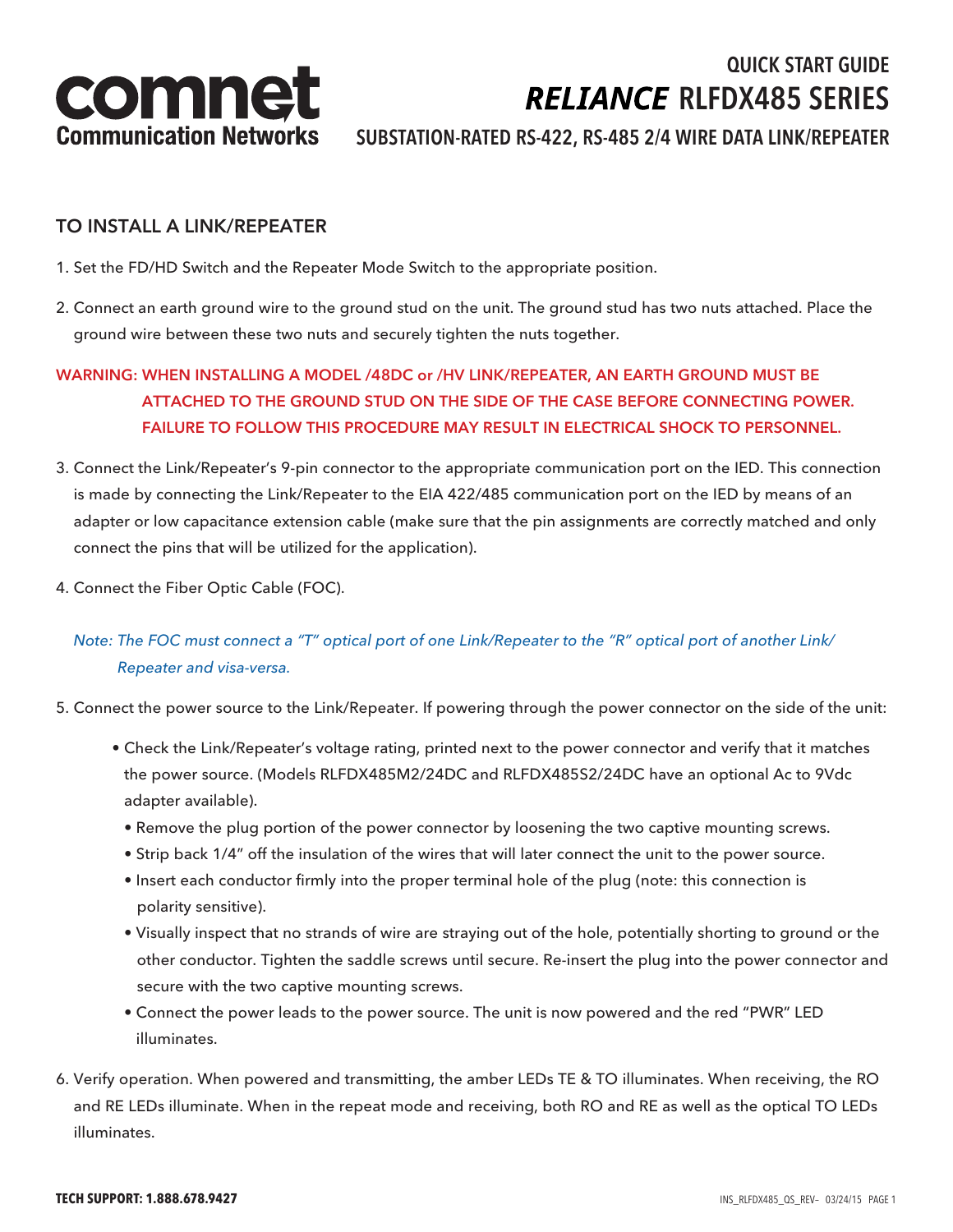- Note: The TE,TO,RE and RO LEDs do not illuminate when power is applied. They are normally off and illuminate only when data signal traffic occurs. These LEDs "flicker" as data passes through the Link/Repeater. This is normal operation. If the TE and TO illuminate when power is applied and stay on, check the polarity of the signal connections of pin 2  $(+)$  with respect to pin 1  $(-)$ . If the connection polarity is correct, check the position of the NORM / INV switch.
- Note: All RLFDX485 Link/Repeaters connected in the same network must have the NORM / INV switch in the same position.
- 7. For more detailed information on operation, please refer to the Complete Product Installation and Operation Manual.

#### **TESTING**

RLFDX485(M,S)2 Link/Repeaters are easily tested. Testing the units can be done by setting the Test mode switch that transmits 100 Hz signal on the optical transmit port or requires transmitting and receiving data using an IED while observing that the diagnostic LEDs are illuminating in the proper sequence. To test whether a unit is transmitting and receiving correctly, insert a short fiber jumper between its "T" and "R" optical ports, power the units, transmit a signal or set the test mode switch to ON and note that all four diagnostic LEDs illuminate during communications.

To test the units in a loop configuration, two Link/Repeaters are required. Connect two short jumper fibers from the "T" optical port of each Link/Repeater to the "R" optical port of the other. Set the Mode switch on one of the units to REP and the other to OFF. The unit with the REP switch in the OFF position is the Local. Power both units. Using the Local set the Test mode switch to ON, or sends data through the other unit in the repeat mode. Observe the diagnostic LEDs' illumination patterns during communication.

- Note: If interconnecting EIA 485 optically to RS232, the NORM / INV switch must be in the INV position. If the IED's design biases A ("+") high and B ("-") low (a steady on TE with no data flowing will indicate this), then the NORM / INV switch must be in the INV position.
- Note: If a local of a local/remote loop is operating in the HD mode (EIA 485), refer to the full Installation and Operation manual on our website, for special system requirements for the control of the echo.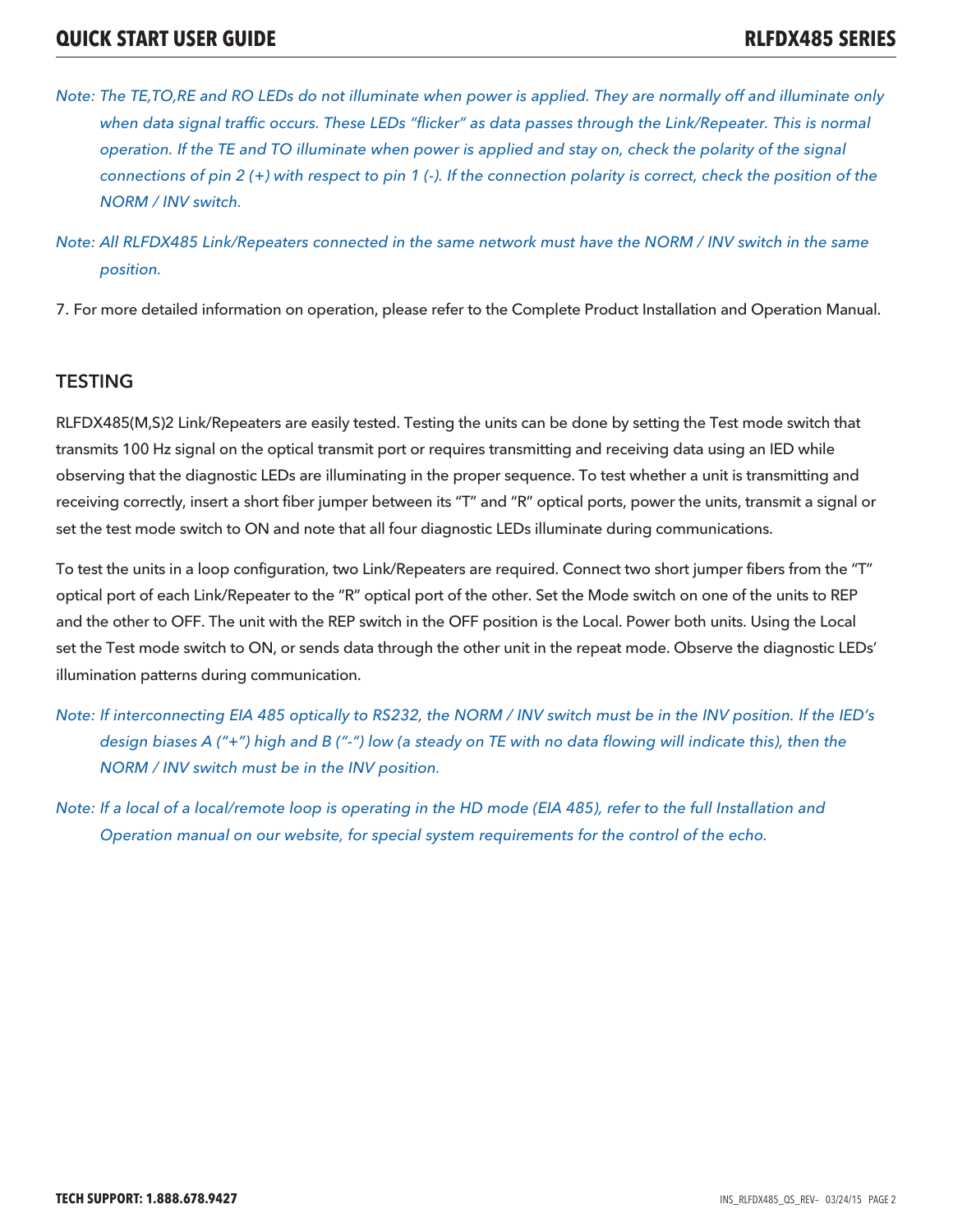#### TROUBLE SHOOTING

If the unit does not work properly, refer to the User Manual (UM5845), and use the following checklist:

- Is the unit properly powered?
	- Verify that the unit is receiving the correct power and the Green "PWR" LED is illuminated.
	- If powered through the D-connector, make sure that + is on pin 9 and on pin 6.
- Check that the diagnostic LEDs are responding to the optical and electrical activity.
- Is the unit mated properly to the IED? If an adapter is used, check that pins are connected correctly.
- Are the fiber cables connected properly? "T" to "R"; not "R" to "R" or "T" to "T".
- Are the FD/HD switch, the Repeat switch, and NORM / INV switch set to the proper position for the application?
- Review the IED's software and protocols. Have the appropriate settings on the IED been made to compensate for these requirements?
- Consult factory.

| <b>Pinout for HD Mode (Normal Functionality)</b> | <b>Pinout for FD Mode (Normal Functionality)</b> |
|--------------------------------------------------|--------------------------------------------------|
| 1 Trans / Rec Data -                             | 1 Trans Data - (Link Input)                      |
| 2 Trans / Rec Data +                             | 2 Trans Data + (Link Input)                      |
| 6 Chassis (Earth) Ground                         | 6 Chassis (Earth) Ground                         |
| 3 --------------------------                     | 3 Rec Data - (Link Output)                       |
| 4 --------------------------                     | 4 Rec Data + (Link Output)                       |
|                                                  |                                                  |

| Pinout for HD Mode (Extended Functionality) | <b>Pinout for FD Mode (Extended Functionality)</b> |
|---------------------------------------------|----------------------------------------------------|
| 5 Signal Common                             | 5 Signal Common                                    |
| 7 Repeat Enable / Disable                   | 7 Repeat Enable / Disable                          |
| 8 Optical Receive Enable/Disable            | 8 Optical Receive Enable/Disable                   |
| $9 + 9$ to 15 Vdc Input                     | $9 + 9$ to 15 Vdc Input                            |

## DO NOT ATTEMPT TO DISASSEMBLE LINK/REPEATERS AS THERE ARE NO USERSERVICEABLE PARTS WITHIN. THIS ACTION WILL VOID THE WARRANTY.